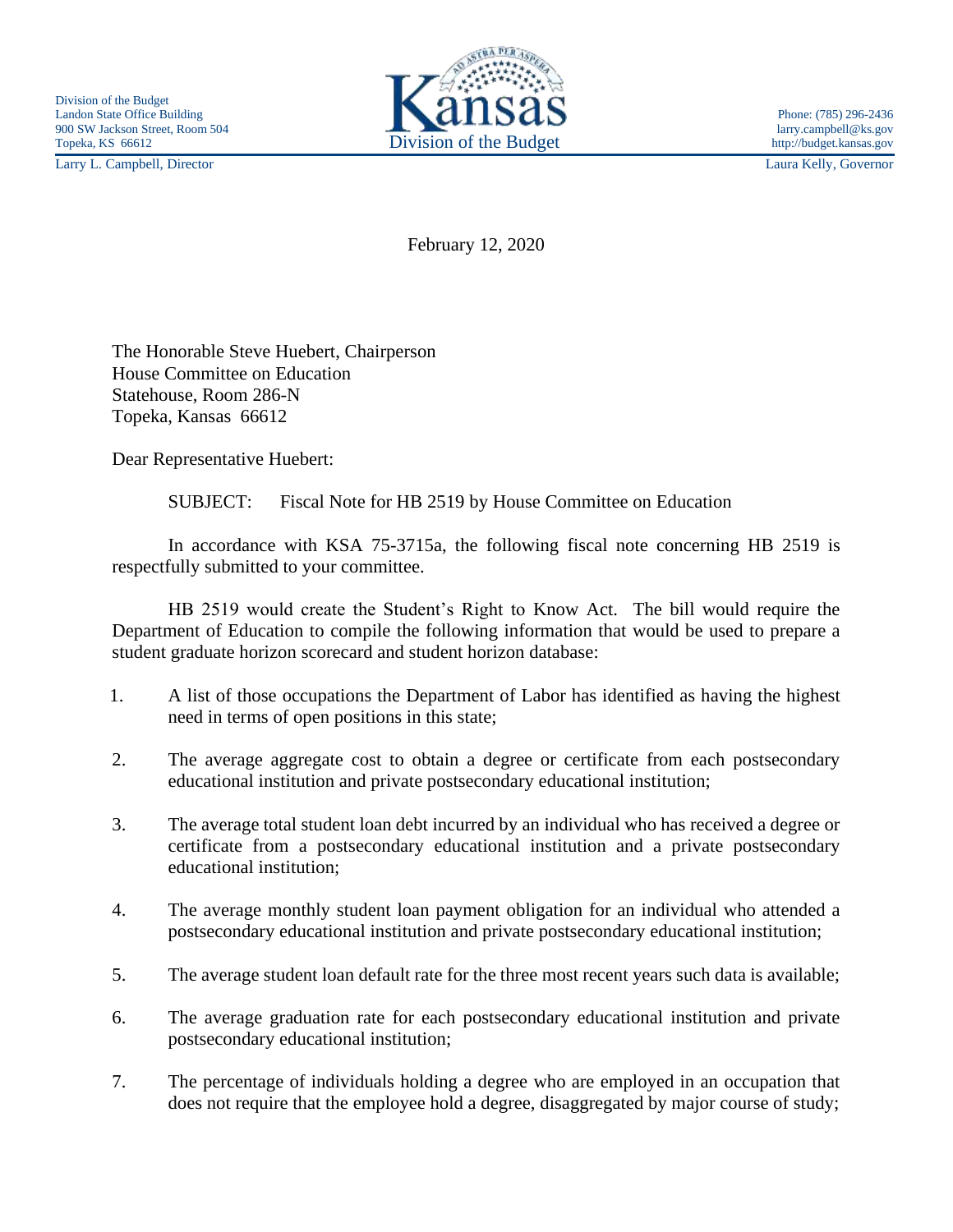- 8. The average salary for individuals upon graduation from a postsecondary educational institution or private postsecondary educational institution that offers baccalaureate degrees;
- 9. The average salary for individuals upon graduation from a postsecondary educational institution or private postsecondary educational institution that does not offer baccalaureate degrees;
- 10. The average salary for individuals upon completion of an apprenticeship program, high school credential program, or career and technical education certificate program; and
- 11. The base salary for an individual who enlists in each of the branches of the United States armed forces.

The Department would be required to publish the scorecard on its website and distribute the scorecard to school guidance counselors at each high school on or before October 15, 2021, and annually thereafter. The scorecard would include:

- 1. A list of the 50 courses of study leading to a bachelor's degree whose graduates earn the highest average salary upon graduation;
- 2. A list of the 20 courses of study or educational programs offered by private postsecondary educational institutions whose graduates earn the highest average salary upon graduation or completion of the program;
- 3. A list of the 25 occupations the Department of Labor has identified as having the highest need in terms of open positions in this state; and
- 4. First-time enlistment rates; base salary, including benefits and the average signing bonus; and necessary armed services vocational aptitude battery score for each branch of the United State armed forces.

The student horizon database would serve as searchable online tool students could use to compare postsecondary education options by a number of category selections, including the average cost of attendance, the racial and ethnic demographics of an institution and the average total student debt obligations for an individual upon graduation. The database would include a function where users may receive an electronic response that provides an overview of a particular course of study or educational program. The Department would be required to enter into an memorandum of understanding with the Board of Regents, Department of Labor and any other agency or organization necessary to compile the information to be included in the report.

The Department of Education estimates the cost to develop and maintain the student horizon database and scorecard would increase its expenditures by \$595,580 from the State General Fund in FY 2021. The estimate includes ongoing costs for one new position that would be needed to update and maintain the collection of data annually and to provide training workshops for guidance counselors and administrators. The Department indicates this database would be